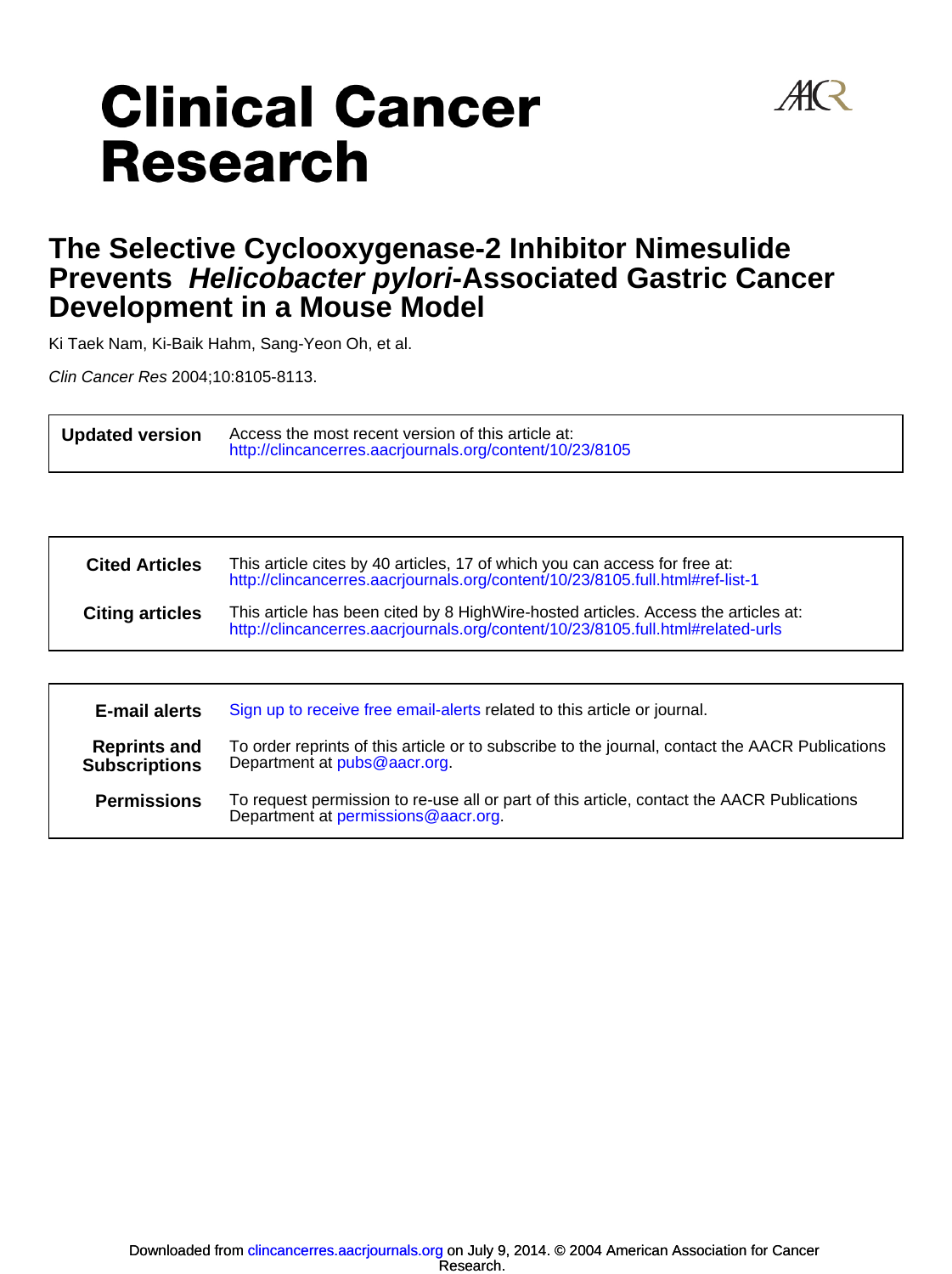## **The Selective Cyclooxygenase-2 Inhibitor Nimesulide Prevents** *Helicobacter pylori***-Associated Gastric Cancer Development in a Mouse Model**

**Ki Taek Nam,1 Ki-Baik Hahm,2 Sang-Yeon Oh,1 Marie Yeo,2 Sang-Uk Han,2 Byeongwoo Ahn,3 Young-Bae Kim,2 Jin Seok Kang,1 Dong Deuk Jang,1 Ki-Hwa Yang,1 and Dae-Yong Kim4**

<sup>1</sup>Department of General Toxicology, National Institute of Toxicological Research, Korea Food and Drug Administration, Seoul; 2 Genome Center for Gastroenterology, Ajou University School of Medicine, Suwon; <sup>3</sup>Department of Veterinary Pathology, College of Veterinary Medicine, Chungbuk National University, Cheongju; and 4 Department of Veterinary Pathology, College of Veterinary Medicine and School of Agricultural Biotechnology, Seoul National University, Seoul, Korea

### **ABSTRACT**

*Purpose: Helicobacter pylori* **infection can lead to gastric cancer, and cyclooxygenase-2 (COX-2) is overexpressed in the stomach during** *H. pylori* **infection. Therefore, we investigated whether nonsteroidal anti-inflammatory drugs might protect against this form of cancer. Specifically, we examined the chemopreventive effect of the COX-2 inhibitor nimesulide on** *H. pylori***-associated gastric carcinogenesis in mice.**

*Experimental Design:* **C57BL/6 mice were treated with the carcinogen** *N***-methyl-***N***-nitrosourea (MNU) and/or** *H. pylori***. To determine the effect of COX-2 inhibition, nimesulide was mixed with feed pellets and administered for the duration of the experiment. All of the mice were sacrificed 50 weeks after the start of the experiment. Histopathology, immunohistochemistry, and Western blotting for COX-2, Bax and Bcl-2 were performed in stomach tissues.** *In vitro* **experiments with the human gastric cancer cell line AGS were also performed to identify mechanisms underlying cancer chemoprevention by nimesulide.**

*Results:* **Gastric tumors developed in 68.8% of mice that were given both MNU and** *H. pylori***, whereas less than 10% developed gastric tumors when given either MNU or** *H. pylori* **alone. These findings indicate that** *H. pylori* **promotes carcinogen-induced gastric tumorigenesis. In mice treated with both MNU and** *H. pylori***, nimesulide administration substantially reduced** *H. pylori***-associated gastric tumorigenesis, whereas substantial inductions of apoptosis were observed.** *In vitro* **studies demonstrated that nimesulide and** *H. pylori* **when combined acted synergistically to induce more apoptosis than either alone.**

*Conclusions:* **Our data show that nimesulide prevents** *H. pylori***-associated gastric carcinogenesis, and suggest that COX-2 may be a target for chemoprevention of gastric cancer.**

#### **INTRODUCTION**

*Helicobacter pylori* causes chronic active gastritis and peptic ulcer disease, and is linked with gastric adenocarcinomas, including gastric mucosa-associated lymphoid tissue lymphoma (1). On the basis of epidemiologic data, WHO/IARC classified *H. pylori* as a group 1 carcinogen (2). Generally, gastric adenocarcinoma develops through a multistep process from normal gastric mucosa to chronic active gastritis, to gastric atrophy and intestinal metaplasia, and finally to dysplasia and neoplasia (3), and it has been postulated that *H. pylori* plays a causative role in the early phases of this malignant progression (4, 5). However, debate still exists as to whether *H. pylori* is really a carcinogen or a cancer promoter, and whether eradication of *H. pylori* is beneficial to people free of gastric tumors  $(6-9)$ .

A possible explanation for the link between *H. pylori* infection and gastric carcinogenesis is that *H. pylori* infection raised cyclooxygenase-2 (COX-2) mRNA/protein levels, and stimulated release of prostaglandin  $E<sub>2</sub>$  in *H. pylori*-associated premalignant and malignant gastric lesions (10-16). There is strong evidence that COX-2 is causally involved in gastrointestinal cancer (17–22). In addition, growth of colon polyps was retarded or blocked by either administration of nonsteroidal anti-inflammatory drugs (NSAIDs; refs. 23–25) or targeted deletion of the *COX-2* gene (26). Because induction of COX-2 expression has been shown to play an important role in neoplastic transformation in the large intestine, it is our hypothesis that COX-2 is involved in *H. pylori*-associated gastric cancer development, and that NSAID administration can prevent or retard this process.

It has been shown that *H. pylori* increased release of prostaglandin  $E<sub>2</sub>$  and COX-2, which were overexpressed in most metaplastic and adenomatous tissues, as well as in gastric adenocarcinoma (27). Despite these observations, it remains unknown as to whether COX-2 may be a target for chemoprevention of *H. pylori*-associated gastric carcinogenesis. In the

Received 5/7/04; revised 8/30/04; accepted 9/9/04.

**Grant support:** Supported by a grant of the Korean Health 21 R&D Project, Ministry of Health & Welfare, Republic of Korea (02-PJ1-PG3- 20802-0014, 01-PJ10-PG6-01GN14-0007) and by Brain Korea 21 Project; and supported in part by Korea Food and Drug Administration. The costs of publication of this article were defrayed in part by the payment of page charges. This article must therefore be hereby marked *advertisement* in accordance with 18 U.S.C. Section 1734 solely to indicate this fact.

**Requests for reprints:** Dae-Yong Kim, Department of Veterinary Pathology, College of Veterinary Medicine and School of Agricultural Biotechnology, Seoul National University, San 56-1, Shillim-dong, Kwanak-gu, Seoul 151-742, Korea. Phone: 82-2-880-1249; Fax: 82-2- 388-6451; E-mail: daeyong@snu.ac.kr.

<sup>©2004</sup> American Association for Cancer Research.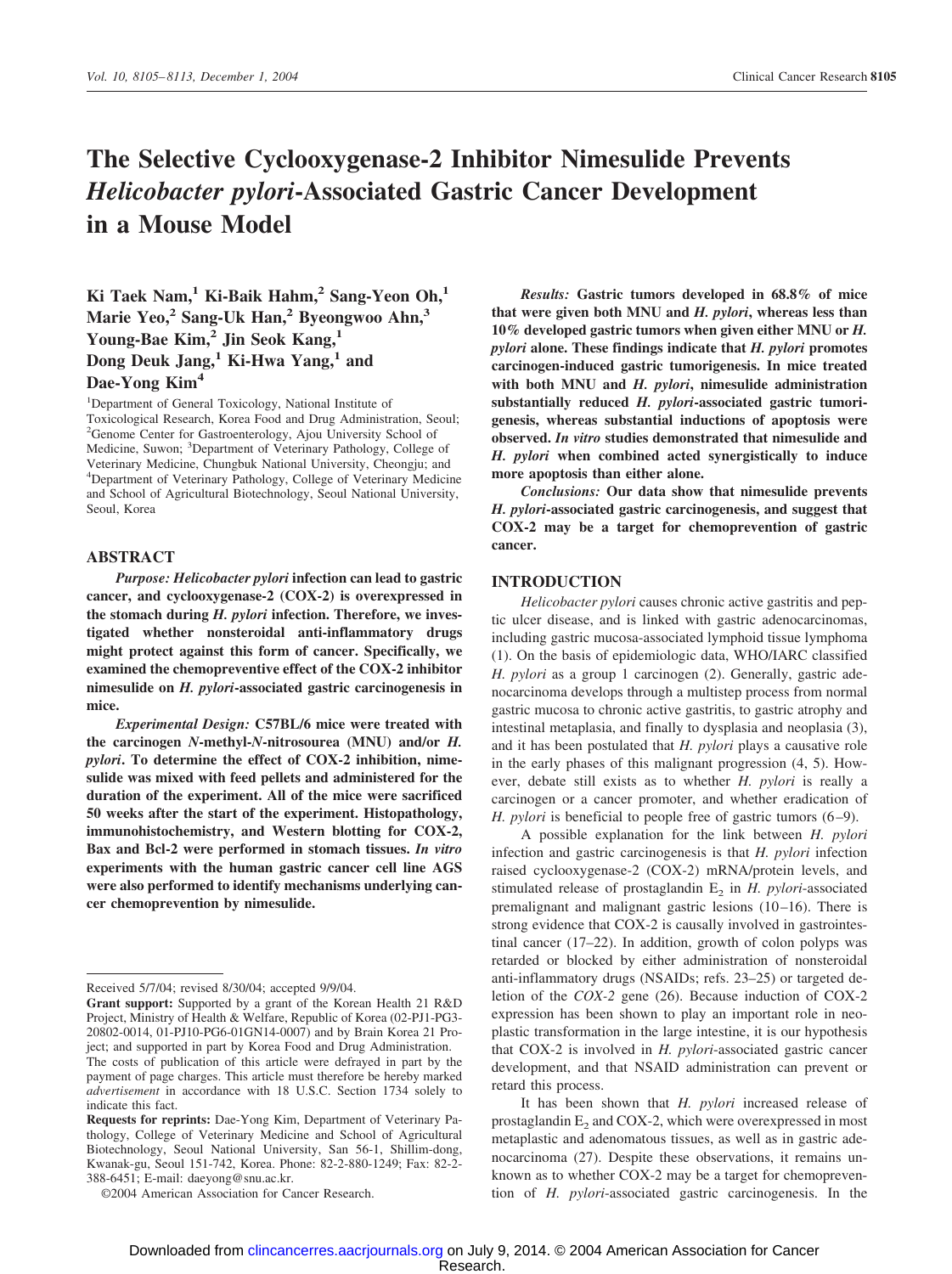present study, we used an *H. pylori*-associated gastric cancer mouse model (28, 29) to investigate the preventive effects of the selective COX-2 inhibitor nimesulide, and we studied the mechanisms underlying nimesulide-induced chemoprevention with AGS human gastric cancer cell line.

## **MATERIALS AND METHODS**

**Mice.** Male C57BL/6 mice were obtained from the Jackson Laboratory (Bar Harbor, ME) at 5 weeks of age. The mice were maintained in an accredited Korea FDA animal facility in accordance with the AAALAC International Animal Care policies (Accredited Unit-Korea Food and Drug Administration: Unit Number-000996). All of the mice were given a standard pellet chow diet (CRF-1, Oriental Yeast Co. Ltd., Tokyo, Japan) *ad libitum* and were maintained in specific pathogen-free conditions.

**Chemicals and Bacteria.** *N*-methyl-*N*-nitrosourea (MNU; Sigma Chemical Co., St. Louis, MO) solutions were freshly prepared twice a week by dissolving 200 ppm MNU in distilled water. When indicated, mice were given the 200-ppm MNU solution *ad libitum* in light-shielded bottles in place of drinking water. Mouse-adapted *H. pylori* (SS1) were inoculated on *Brucella* agar plates (Becton Dickinson, Cockeysville, MD) containing 10% heat-inactivated fetal bovine serum and Skirrow medium (Difco, Detroit, MI). They were kept at 37°C under microaerobic conditions with GasPak jars (Difco) and Campy-Paks (Becton Dickinson). After 24 hours of fasting, a 0.1-mL suspension of *H. pylori* containing  $1 \times 10^9$  colony-forming units (CFU)/mL was administered by intragastric intubation.

**Study Design.** The experimental design is illustrated in Fig. 1. Mice were randomized into five groups. Animals of groups 2, 3, and 5 were given MNU. One week after completion of MNU administration, mice in groups 3 and 5 were inoculated with *H. pylori* three times every other day. Mice in groups 1 and 4 were inoculated with *H. pylori* three times every other day (no MNU treatment). Animals of groups 4 and 5 were then given a CRF-1 diet (Oriental Yeast Co. Ltd.) containing 200 ppm nimesulide (Choongwae Pharmaceutical Research Institute, Suwon, Korea). Animals of groups 1, 2, and 3 were maintained on basal CRF-1 diets throughout the experiment. Mice were sacrificed 38 weeks after infection, making a total of 50 weeks of treatment.

**Histopathologic Examination.** Immediately after sacrifice, mouse stomachs were opened along the greater curvature. The number, as well as the long diameter, of tumors in the stomach was measured. A record was kept of the size and number of tumors counted, with a diagnosis made after the final histopathologic examination. One half of the excised stomachs, including neoplastic nodules, were fixed in neutral-buffered 10% formalin and were cut into approximately six strips, which were processed by standard methods, embedded in paraffin, sectioned at  $4 \mu m$ , and stained with hematoxylin and eosin (H&E). The remaining portions were quickly frozen in liquid nitrogen and stored at  $-70^{\circ}$ C until analysis. Histologic classification was based on histopathologic and cytologic criteria proposed by Leininger and Jokinen (30). After histopathologic classification was done, tumor incidence and multiplicity was calculated.

**Identification of** *H. pylori* **in Gastric Mucosa.** To confirm *H. pylori* infection, we transferred samples ( $\sim$ 3-mm<sup>2</sup>) of stomach mucosa from the greater curvature containing both fundic and pyloric glands to 1.0 mL of sterile 0.1 mol/L PBS; these were homogenized and plated on selective trypticase soy agar/5% sheep blood plates containing vancomycin (20 mg/ mL), nalidixic acid (10 mg/mL), bacitracin (30 mg/mL) and amphotericin B (2 mg/mL) from Sigma Chemical Co., and grown for 3 to 5 days. Colonies were identified by characteristic Gram's stain morphology, and by urease, catalase, and oxidase activity. Another  $3$ -mm<sup>2</sup> sample from the antrum was placed into the gel of a rapid urease test kit (CLO test, Ballard Medical Products, Draper, VT) and was left for 6 hours at room temperature to test for urease activity. The presence of *H. pylori* in the gastric pit was further confirmed by Warthin–Starry staining.

**Immunohistochemistry for COX-2.** Immunohistochemical identification of COX-2 expression was performed on replicate sections of stomach tissues. The sections were mounted on silanized slides (Dako, Glostrup, Denmark) and were dewaxed and rehydrated; endogenous peroxidase activity was quenched with hydrogen peroxide. After washing in dou-



*Fig. 1* The study design. Animals were randomized into five groups according to treatment: group 1, *H. pylori* alone (*Hp alone*); group 2, MNU alone; group 3, five weeks' MNU administration followed by *H. pylori* infection; group 4, *H. pylori* infection followed by continuous nimesulide via diet [*NIM (po)*]; and group 5, five weeks' MNU administration followed by *H. pylori* infection and nimesulide treatment [*NIM (po)*]. The mice were sacrificed 38 weeks after *H. pylori* infection.

**NIM** Animals were fed pellet diets containing nimesulide 200 ppm in CRF-1 basal diet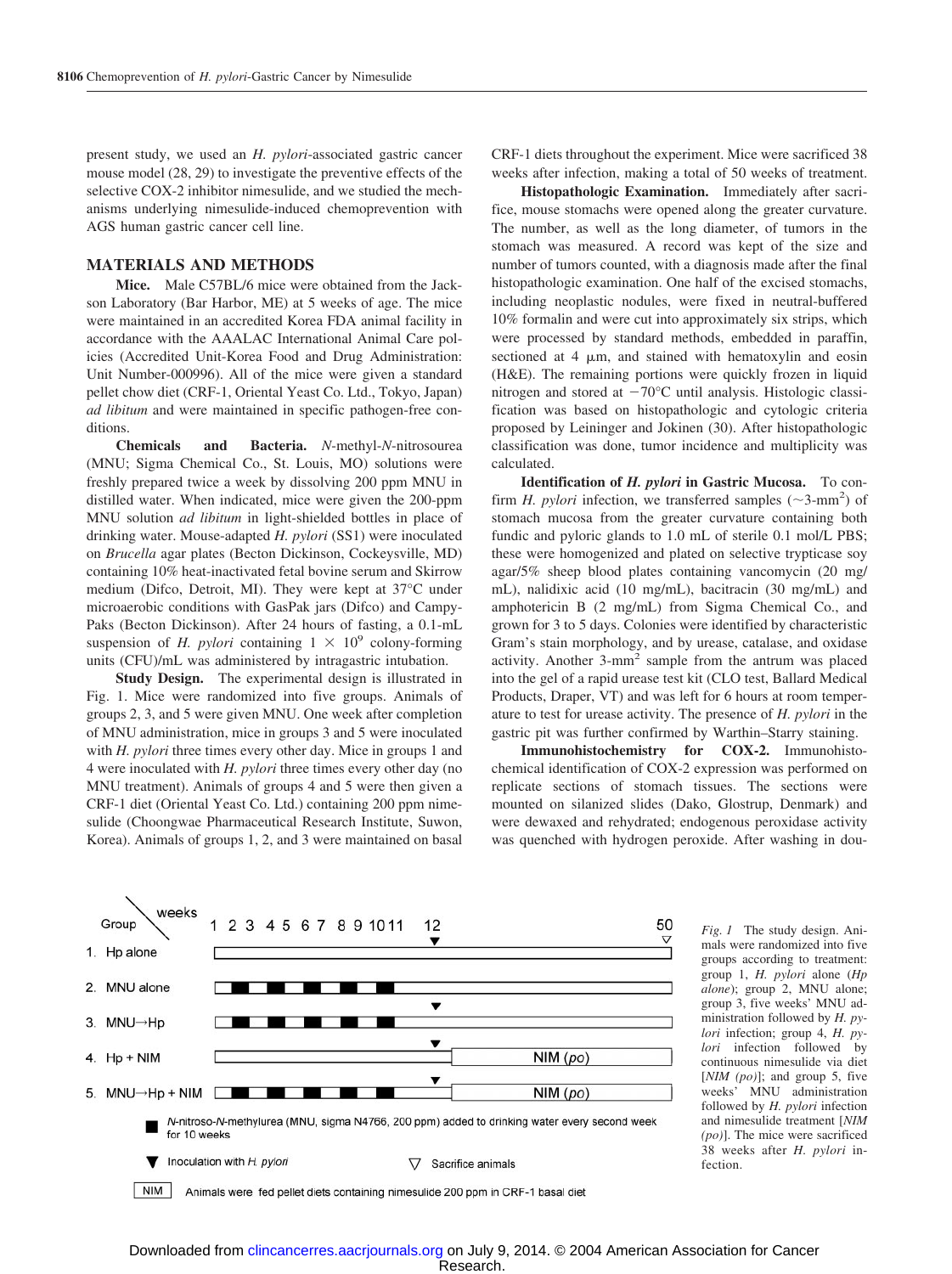ble-distilled water, sections were subjected to microwave antigen retrieval in 0.01 mol/L citric acid. The slides were incubated at 4°C overnight with rabbit anti-COX-2 polyclonal antibody (1:2,000; Cayman Chemical, Ann Arbor, MI). Immunoreaction complexes were detected with the avidin-biotin affinity system (Santa Cruz Biotechnology, Santa Cruz, CA) and were visualized with 3,3-diaminobenzidine tetrahydrochloride (Zymed Laboratories Inc., San Francisco, CA) as the chromogen. The sections were counterstained with Mayer's hematoxylin and examined under a light microscope.

**Western Blotting.** The frozen stomach tissues were homogenized in radioimmunoprecipitation assay (RIPA) buffer [10 mmol/L Tris (pH 7.6), 1 mmol/L EDTA (pH 8.0), 100 mmol/L NaCl, 1  $\mu$ g/mL aprotinin, and 100  $\mu$ g/mL phenylmethylsulfonyl fluoride (all from Sigma Chemical Co.)]. Protein concentration was measured with the Bio-Rad Protein Assay kit (Bio-Rad Laboratories, Hercules, CA). Extracted proteins (40 -g/lane) were resolved by SDS-PAGE and were transferred to polyvinylidene difluoride membranes. Membranes were incubated overnight at 4°C with rabbit anti-COX-2 polyclonal antibody (Cayman Chemical), rabbit anti-Bax polyclonal antibody (Santa Cruz Biotechnology), mouse anti-Bcl-2 monoclonal antibody (Santa Cruz Biotechnology). The membranes were then incubated for 45 minutes with secondary antibody (Santa Cruz Biotechnology). After incubation with the secondary antibody, blots were washed three times with PBS/0.1% Tween 20 and developed with a commercial chemiluminescence detection kit (Amersham Biosciences, Buckinghamshire, United Kingdom). Expression levels of protein were quantified with a Bio-Rad Imaging Densitometer system Model GS690 (Bio-Rad Laboratories) and the ratio of Bax to Bcl-2 was calculated.

The general procedure for Western immunoblot analyses of cultured AGS cells with antibodies against caspase-3 (Santa Cruz Biotechnology), (poly)ADP-ribose polymerase (PARP; Zymed Laboratories Inc.) were similar to the procedures described above. Cultured cells were washed twice with cold PBS on ice and harvested by scraping with a rubber scraper. Cells were sedimented by centrifugation at 4°C and resuspended in cell extraction buffer (50 mM/L PIPES/NaOH, 2 mM/L EDTA,  $0.1\%$  CHAPS, 5 mM/L DTT, 20  $\mu$ g/mL leupeptin, 10  $\mu$ g/mL pepstatin, 10  $\mu$ g/mL aprotinin, 1  $\mu$ M/L phenylmethylsulfonyl fluoride).

**Terminal Deoxynucleotidyl Transferase-Mediated Nick End Labeling Assay.** Apoptosis was visualized with terminal deoxynucleotidyl transferase (TdT) FragEL DNA fragmentation detection kit (Oncogene Research Products, Cambridge, MA). The staining procedures were modified based on the manufacturer's recommendations. Briefly, after routine deparaffinization, rehydration, and washing in  $1 \times PBS$  (pH 7.4), tissues were digested with proteinase K (20 mg/mL in  $1 \times$  PBS) for 20 minutes at room temperature and were washed. After incubation in equilibration buffer for 10 minutes, sections were treated with terminal deoxynucleotidyltransferase (TdT) enzyme at 37°C for 1 hour.

**Determination of Apoptotic Index.** All of the slides were scored blindly three times without knowledge of the histologic findings. To determine the apoptotic index (AI) in each group, we first scanned Tdt-nick end labeling (TUNEL)-immunostained sections under low power magnification  $(\times 100)$  to locate the apoptotic hot spots (areas with maximal TUNELpositive cells). The AI at  $\times$ 400 field was then scored by counting the number of TUNEL-positive cells. At least five hot spots in a section were selected to determine the average count. Data were expressed as a mean percentage of total cell numbers.

**Cell Culture and Cell Viability Assay.** The human gastric cancer cell line AGS was purchased from American Type Culture Collection (ATCC strain, Manassas, VA) and was maintained in RPMI 1640 (Life Technologies, Inc., Gaithersburg, MD) supplemented with 10% fetal calf serum (HyClone, Logan, UT) in humidified environment at 37 $\degree$ C in 5% CO<sub>2</sub>. To determine the cell growth rate, we seeded AGS cells into 24-well plate at  $2 \times 10^5$  cells/mL in triplicate, and we pretreated them with 5  $\mu$ mol/L nimesulide or celecoxib (Pfizer Pharma, New York, NY) in 0.1% DMSO (Fisher Scientific, Pittsburgh, PA) for 24 hours; we then used *H. pylori* inoculation  $(2 \times 10^6$ colony-forming units (CFU)/mL) for 24 hours. H. pylori filtrate was prepared by homogenizing the bacteria in distilled water, pelleting the bacteria by centrifugation, and then filtering through a 0.2  $\mu$ m pore size filter (Gelman Sciences, Ann Arbor, MI). Nimesulide and celecoxib were added when the cells had 70 to 80% confluency. Cell numbers and their viability were determined by trypan blue exclusion assay.

**Apoptotic Quantitation by Flow Cytometric Analysis.** Apoptotic cells were quantified by staining with FITC-conjugated Annexin V (Clontech, Palo Alto, CA). Cells  $(1 \times 10^6)$ were collected at 72 hours for flow cytometric measurement and were stained with FITC-conjugated annexin V and propidium iodide as recommended by the manufacturer, and were then analyzed by flow cytometry with a FACScan (Becton Dickinson Facsort flow cytometer) with an argon laser set to excite at 488 nm. Propidium iodide (40  $\mu$ g/100  $\mu$ L PBS) was added to 1  $\times$  $10^6$  cells suspended in 800  $\mu$ L of PBS, together with 100  $\mu$ L of RNase A (1  $\mu$ g/mL), and was incubated at 37°C for 30 minutes before flow cytometry analysis of  $2 \times 10^4$  cells. Red fluorescence of propidium-bound DNA was measured with a 630 nm-long bandpass filter.

**Statistical Analyses.** The data were analyzed with the JMP software package (version 4.0; SAS Institute, Cary, NC) on an IBM computer. Stomach tumor incidence data were analyzed with a  $\chi^2$  test. Other data were compared with the Dunnett *t* test after ANOVA analysis. For all comparisons, *P* values less than  $5\%$  ( $P < 0.05$ ) were considered to be statistically significant.

### **RESULTS**

**Bacterial Colonization.** At week 50, stomachs were removed, and all of the mice except those in group 2 (MNU alone) showed positive *H. pylori* colonization as determined by direct bacterial culture and rapid urease tests. The mean (*SEM*) number of CFU recovered from mice inoculated orally with *H. pylori* SS1 was  $1.41 \pm (0.35) \times 10^5$ /mg gastric tissue. Warthin–Starry staining showed numerous spiral bacteria in mucosal epithelium along the length of the gastric pits in both the antrum and the body of all of the animals inoculated with *H. pylori*.

*H. Pylori* **Infection Promoted Carcinogen-Induced Gastric Tumorigenesis.** Mice were randomized into five groups according to treatment: group 1, *H. pylori* alone; group 2, MNU alone; group 3, five weeks' MNU administration followed by *H.*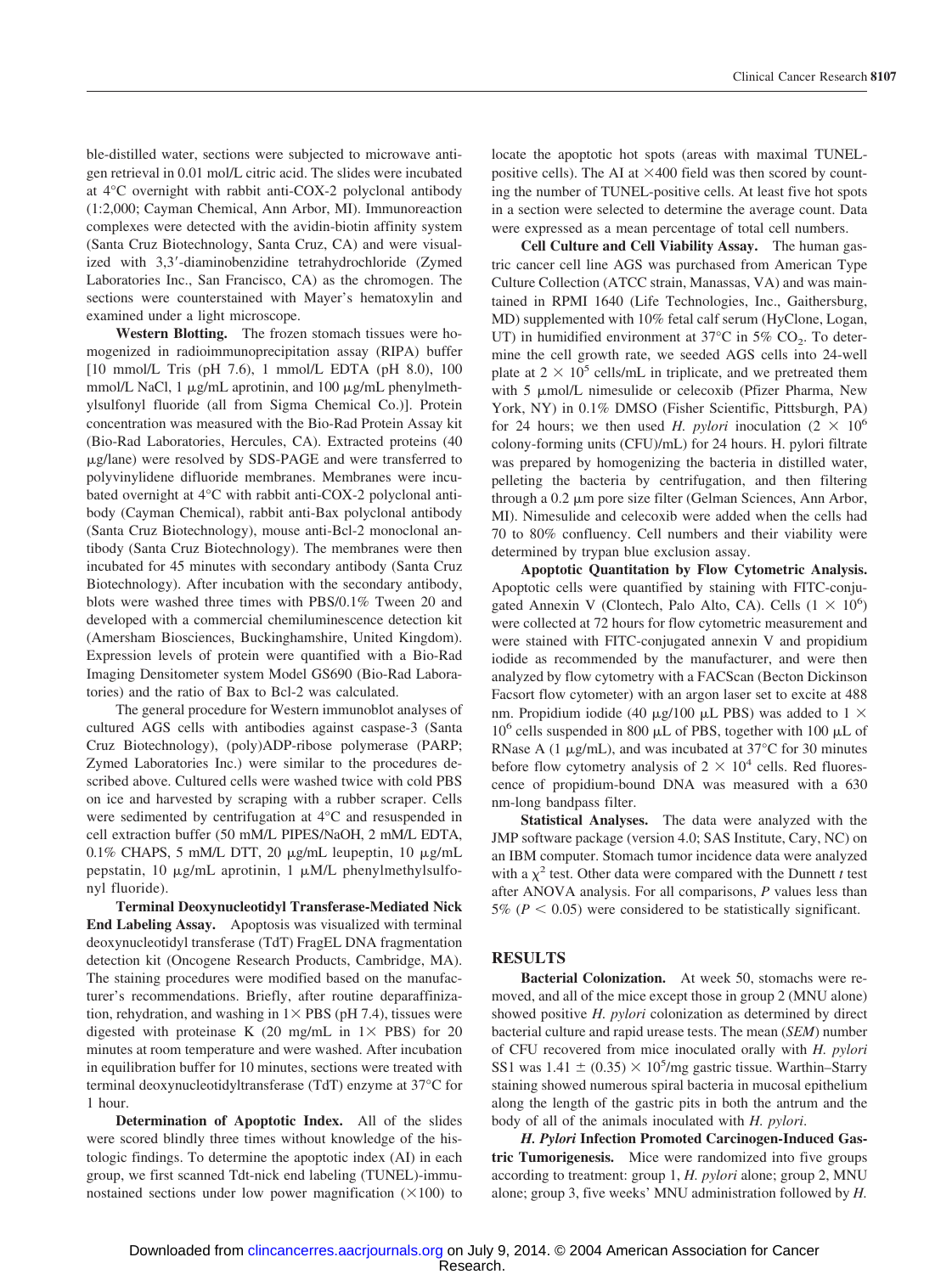| Group                         | Effective no.<br>of mice* | No. of tumor-<br>bearing mice<br>(% incidence) | Tumor<br>multiplicity <sup>†</sup> |  |  |  |
|-------------------------------|---------------------------|------------------------------------------------|------------------------------------|--|--|--|
| 1. Hp alone                   | 13                        |                                                |                                    |  |  |  |
| 2. MNU alone                  | 10                        | 1(10.0)                                        | $0.10 \pm 0.10$                    |  |  |  |
| 3. MNU $\rightarrow$ Hp       | 16                        | $11(68.8)^{\ddagger}$                          | $2.62 \pm 0.36^{\circ}$            |  |  |  |
| 4. $Hp + NIM$                 | 15                        | $\Omega$                                       |                                    |  |  |  |
| 5. MNU $\rightarrow$ Hp + NIM | 18                        | 5(27.8)                                        | $0.44 \pm 0.12$ <sup>I</sup>       |  |  |  |

*Table 1* Incidence and multiplicity of glandular stomach tumors in mice

Abbreviation: Hp, *H. pylori*.

\* Living mice with *H. pylori* at the time of sacrifice, except in

 $j^*$  Mean  $\pm$  SEM.<br>  $j^*$  *P*  $\lt$  0.0001 *versus* group 2.<br>  $j^*$  *P*  $\lt$  0.01 *versus* group 2.

 ${}^{\parallel}P$  < 0.01 *versus* group 3.<br> ${}^{\parallel}P$  < 0.05 *versus* group 3.

*pylori* infection; group 4, *H. pylori* infection followed by continuous nimesulide via diet; and group 5, five weeks' MNU administration followed by *H. pylori* infection and nimesulide treatment (see Fig. 1). The mice were sacrificed 38 weeks after *H. pylori* infection. The mean body weight of each group was similar throughout all of the experiments. The incidence of tumors at sacrifice was  $0\%$  (0/13) in group 1,  $10\%$  (1/10) in group 2, and  $68.8\%$  (11/16) in group 3. Group 3 showed a significantly higher incidence of gastric tumor compared with groups 1 and 2 ( $P < 0.0001$  for both comparisons), signifying that the mice were somewhat resistant to carcinogen-stimulated gastric tumorigenesis, and that *H. pylori* infection promoted, rather than initiated, gastric tumorigenesis. In addition to increased tumor incidence, tumor multiplicity was higher in group 3 than in group 2 (2.62  $\pm$  0.36 *versus* 0.10  $\pm$  0.10: *P* < 0.01; Table 1). Tumors were mostly formed in the pyloric mucosa adjacent to the fundic region. Macroscopically, the majority of tumor masses were polypoid, like type I stomach cancers in humans (Fig. 2*A*), and some were sessile.

**Nimesulide Significantly Suppressed** *H. pylori***-Associated Gastric Carcinogenesis.** The incidence of overall stomach tumors was lower in group 5 (MNU $\rightarrow$ *H. pylori* + nimesu-

lide) compared with group 3 [MNU→*H. pylori*; 27.8% (5/18) *versus* 68.8% (11/16);  $P \le 0.01$ . In addition, the multiplicity of gastric tumors in group 5 was lower than that in group 3 (0.44  $\pm$ 0.12 *versus* 2.62  $\pm$  0.36; *P* < 0.05; Table 1). Although there was no significant difference in the incidence of gastric adenoma between groups 3 and 5 (Table 2), the incidence of gastric adenocarcinoma was markedly reduced in group 5 compared with group 3 [5.6% (1/18) *versus* 43.8% (7/16);  $P < 0.01$ ; Table 2). These data indicate nimesulide inhibited either the development of *H. pylori*-associated gastric tumorigenesis or the process of gastric carcinogenesis.

**Histologic Features of** *H. pylori***-Associated Gastric Cancer.** In group 1, the fundic and pyloric mucosa revealed chronic gastritis characterized by moderate-to-severe infiltration of lymphocytes, plasma cells, and a few neutrophils with foveolar hyperplasia (Fig. 3*A*); and in group 4, mild infiltration of inflammatory cells as well as epithelial hyperplasia was observed, but less than in group 1. The adenoma frequently noted in groups 2, 3, and 5 revealed irregular small compact glandular growths composed of pencil-like and hyperchromatic nuclei, and a few mitotic figures. Occasionally, superficial erosions covered with pinkish amorphous hemorrhagic debris were found on the surface of adenomas in group 3. However, there was no definite stromal invasion (Fig. 3*B*). Gastric adenocarcinoma, frequently found in group 3, showed an irregular glandular proliferation with solid pattern and angular structure indicative of early stromal invasion. The adenocarcinoma showed an atypical irregular glandular hyperplasia with cribriform appearance, which was composed of hyperchromatic atypical tumor cells (Fig. 2*C* and Fig. 3*C*). Small irregular atypical glands were observed infiltrating into the muscularis mucosa and submucosa (Fig. 3*D*).

**Attenuated Expression of Gastric COX-2 in Nimesulide-Treated Mice.** Immunohistochemistry revealed that COX-2 protein was expressed primarily in stromal cells of the laminar propria in gastric adenocarcinoma, and was characterized by a strong, intense cytoplasmic expression pattern (Fig. 4*Aa* and *Ac*). COX-2 was very strongly localized, not only in the area of gastritis but also in the stromal cells adjacent to erosion, displaying a spotty cytoplasmic staining pattern, and was limited to a small number of epithelial cells in gastric adenomas (Fig.



*Fig. 2* Macroscopic (*A*) and microscopic (*B* and *C*) appearance of gastric cancer. *A*, multiple polypoid tumors developed in the stomach after MNU and *H. pylori* infection. *B*, the polypoid mass shows an intramucosal adenocarcinoma with foveolar epithelial hyperplasia in the antrum and pylorus  $(\times 100)$ . *C*, the adenocarcinoma shows an atypical irregular glandular hyperplasia with cribriform appearance, which is composed of hyperchromatic atypical tumor cells  $(\times 200)$ .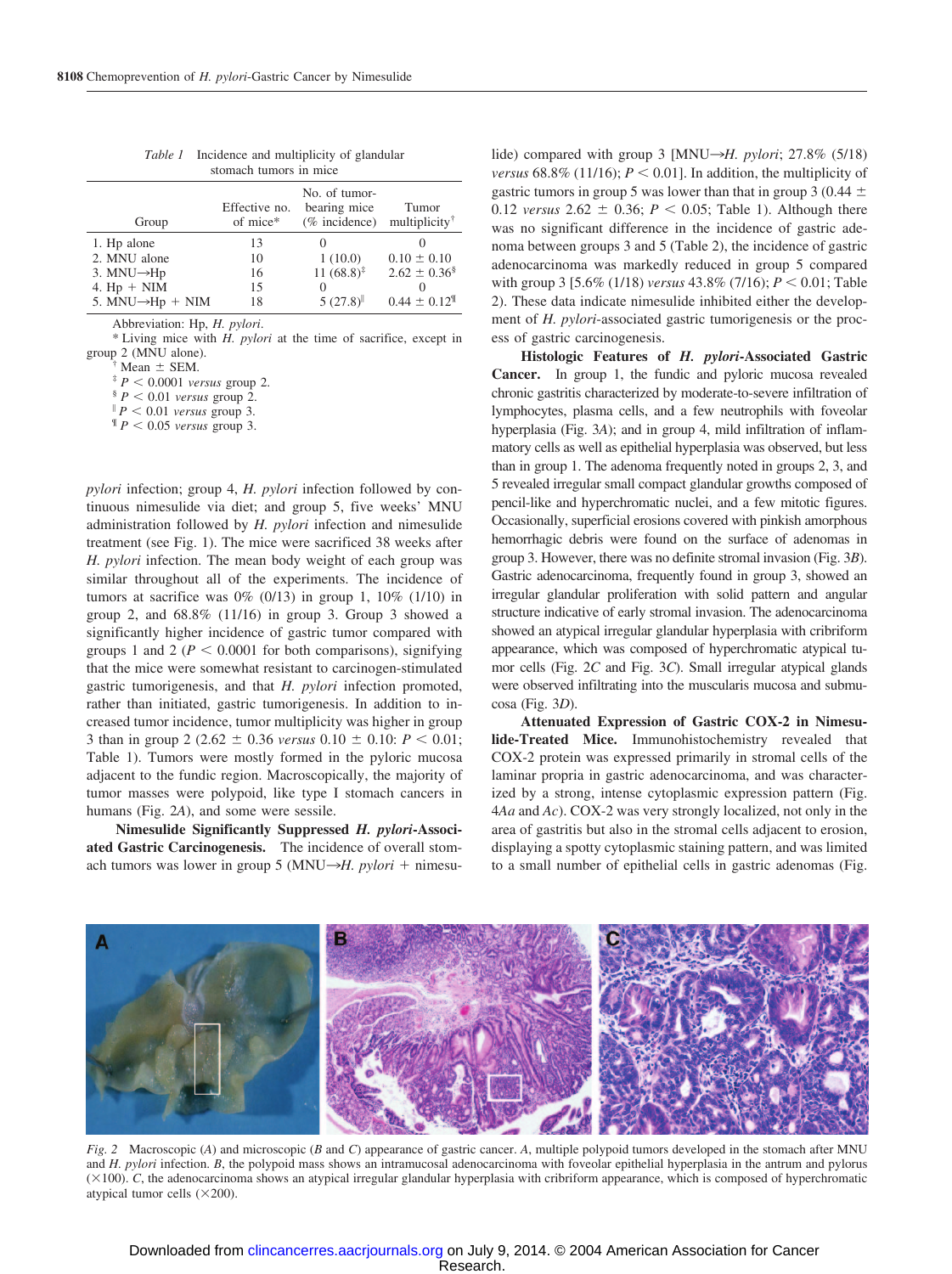| Group                         | Effective<br>no. of mice | No. of tumor-<br>bearing mice | Gastric<br>adenoma $(\% )$ | Gastric<br>adenocarcinoma $(\% )$ |
|-------------------------------|--------------------------|-------------------------------|----------------------------|-----------------------------------|
| 1. Hp alone                   |                          |                               |                            |                                   |
| 2. MNU alone                  | 10                       |                               | 1(10)                      |                                   |
| 3. MNU $\rightarrow$ Hp       | Iб                       |                               | 4(25.0)                    | 7(43.8)                           |
| 4. $Hp + NIM$                 |                          |                               |                            |                                   |
| 5. MNU $\rightarrow$ Hp + NIM | 18                       |                               | 4(22.2)                    | $1(5.6)^{*}$                      |

*Table 2* Incidence of glandular stomach tumors: histopathologic findings

Abbreviation: Hp, *H. pylori*.

 $* P < 0.01$  *versus* group 3.

4*Ab*). The overall intensity of COX-2 expression was lower in nimesulide-treated groups (groups 4 and 5; Fig. 4*B* and *Ad*) than in other groups (groups 1, 2, and 3; Fig. 4*B* and *Ac*). COX-2 levels in gastric mucosa homogenates were examined by Western blotting, and we found that group 3 mice had the highest level of homogenate COX-2, which was about 1.5-fold higher than that in group 2 (Fig. 4*B*). The amount of COX-2 protein in group 5 (MNU $\rightarrow$ *H. pylori* + nimesulide) homogenates was significantly lower than that in group 3 (MNU $\rightarrow$ *H. pylori*). The data indicate COX-2 expression in *H. pylori*-associated gastric cancer was significantly inhibited by nimesulide treatment.

**A Ratio of Bax to Bcl-2 Was Increased in Nimesulide-Treated Mice.** The mean expressions of proapoptotic Bax and antiapoptotic Bcl-2 were measured in mixed homogenates of stomach tissues according to each group. Compared with group 2 (MNU alone), the mean expression of Bax in group 1 (*H.*

*pylori* alone) was markedly increased, and the mean expression of Bcl-2 was rather decreased after *H. pylori* infection than in group 2, suggesting that significant apoptotic-prone tendency was induced after *H. pylori* infection. Interestingly, the expression of Bcl-2 in group 3 (MNU $\rightarrow$ *H. pylori*) was significantly increased, but the expression of Bax was attenuated, resulting in significant decreased in the mean ratio of Bax/Bcl-2 intensity. Significant increases in the expression of Bax were observed in groups treated with nimesulide (groups 4 and 5), signifying that the apoptotic actions of nimesulide might be the reason why carcinogenesis was ameliorated in animal groups treated with nimesulide (Fig. 4*C*).

**Both COX-2 Inhibitor and** *H. pylori* **Acted Synergistically to Increase Apoptosis: A Possible Chemopreventive Mechanism of Nimesulide.** On the basis of these observations of Fig. 4*C*, we measured the degree of apoptosis in



*Fig. 3* Histopathology. *A*, fundic mucosa in group 1 revealed a patchy infiltration of chronic inflammatory cells with foveolar epithelial hyperplasia. *B*, adenoma in group 5 animals showed an irregular small glandular proliferation composed of high cellular, pencil-like, and hyperchromatic nuclei. *C*, adenocarcinoma in group 3 animals revealed a marked glandular proliferation with nuclear atypia and early stromal invasion. *D*, invasive adenocarcinoma in group 3 animals revealed small irregular carcinomatous glands infiltrating the muscularis mucosa and submucosa, accompanied by desmoplasia.  $\times 100$ ; portion enlarged (on the left):  $\times 200$ .

#### Research. Downloaded from [clincancerres.aacrjournals.org o](http://clincancerres.aacrjournals.org/)n July 9, 2014. © 2004 American Association for Cancer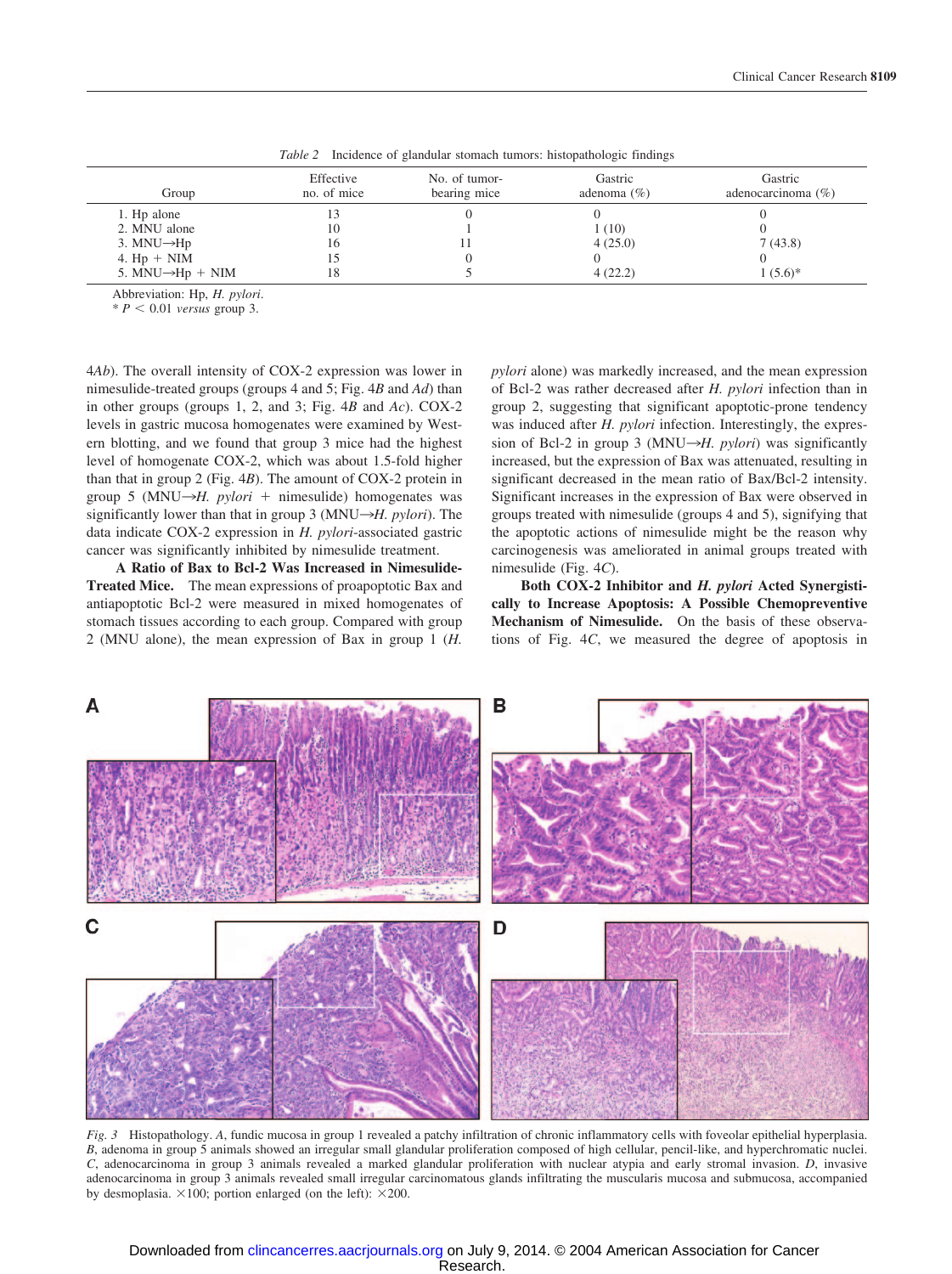

*Fig. 4* Expression of COX-2, Bax, and Bcl-2. *A*, immunohistochemical staining for COX-2. In *Aa*, COX-2 expression was mainly confined to stromal cells composed of macrophages, lymphocytes, and interstitium in gastric adenocarcinoma. *Ab*, gastric adenoma epithelial cells expressing COX-2. In *Ac* and *Ad*, COX-2 expression was attenuated in nimesulide (NIM)-treated animals (*Ad*) compared with non-NIM-treated animals (*Ac*); 200. *B*, COX-2 protein expression levels in the experimental groups. Western blot analysis of COX-2 protein expression in stomach tissues (*Hp*, *H. pylori*; *kDa*, *M*<sup>r</sup> in thousands). *C*, Bax and Bcl-2 expression levels in the experimental group. Bax and Bcl-2 expressions in stomach tissues were demonstrated according to group, and the ratio  $(Bax/BCl<sub>2</sub>)$  of the expression was depicted. *kDa*,  $M<sub>r</sub>$  in thousands.

stomach tissues of each animal according to group with the TUNEL method. As shown in Fig. 5*A*, *H. pylori* infection increased the TUNEL staining of positive cells, but the apoptotic activities were markedly decreased in the portion of gastric adenoma. However, nimesulide administration increased TUNEL staining positive cells irrespective of gastric pathologies. Even in tumor tissues, significant apoptotic positive cells were noted in group treated with nimesulide, suggesting the active apoptotic activities might be the fundamental mechanisms of nimesulide on attenuated *H. pylori*-associated carcinogenesis. The mean changes of apoptotic index were shown in Fig. 5*B*.

When AGS cells were treated with  $5 \mu$ mol/L nimesulide (preferred COX-2 inhibitor) or  $5 \mu$ mol/L celecoxib (selective COX-2 inhibitor) or *H. pylori* ( $2 \times 10^6$  CFU), a significant decrease in cell survivals was observed with all three treatments, which was measured with cell counts (Fig. 6*A*). Significant attenuation in cell survivals was noted in cells treated with either celecoxib or nimesulide alone. These changes were more evident in cells cotreated with a COX-2 inhibitor and *H. pylori*, suggesting that cell death processes were more activated than

with either COX-2 inhibitor or *H. pylori* alone. All of these findings that the combination of COX-2 inhibitor and *H. pylori* provoked and augmented apoptosis were more evidenced with Western blot of caspase-3 and PARP (Fig. 6*B*) and with flow cytometry analyses (Fig. 6*C*). Active caspase-3, cleavage of PARP, and increased fractions of positive annexin V— observed after COX-2 inhibitor treatment—were more apparently increased after the cotreatment of COX-2 inhibitor and *H. pylori*. These *in vitro* experiments explain the similar mechanistic basis of the cancer prevention of nimesulide treatment in *H. pylori*associated gastric tumorigenesis as observed in in vivo animal experiment. Attenuated development of gastric tumor in previous animal experiments could be achieved because both the COX-2 inhibitor and *H. pylori* acted synergistically to increase apoptosis, a possible chemopreventive mechanism of nimesulide.

#### **DISCUSSION**

The present study shows that *H. pylori*-associated gastric tumorigenesis and carcinogenesis was effectively suppressed by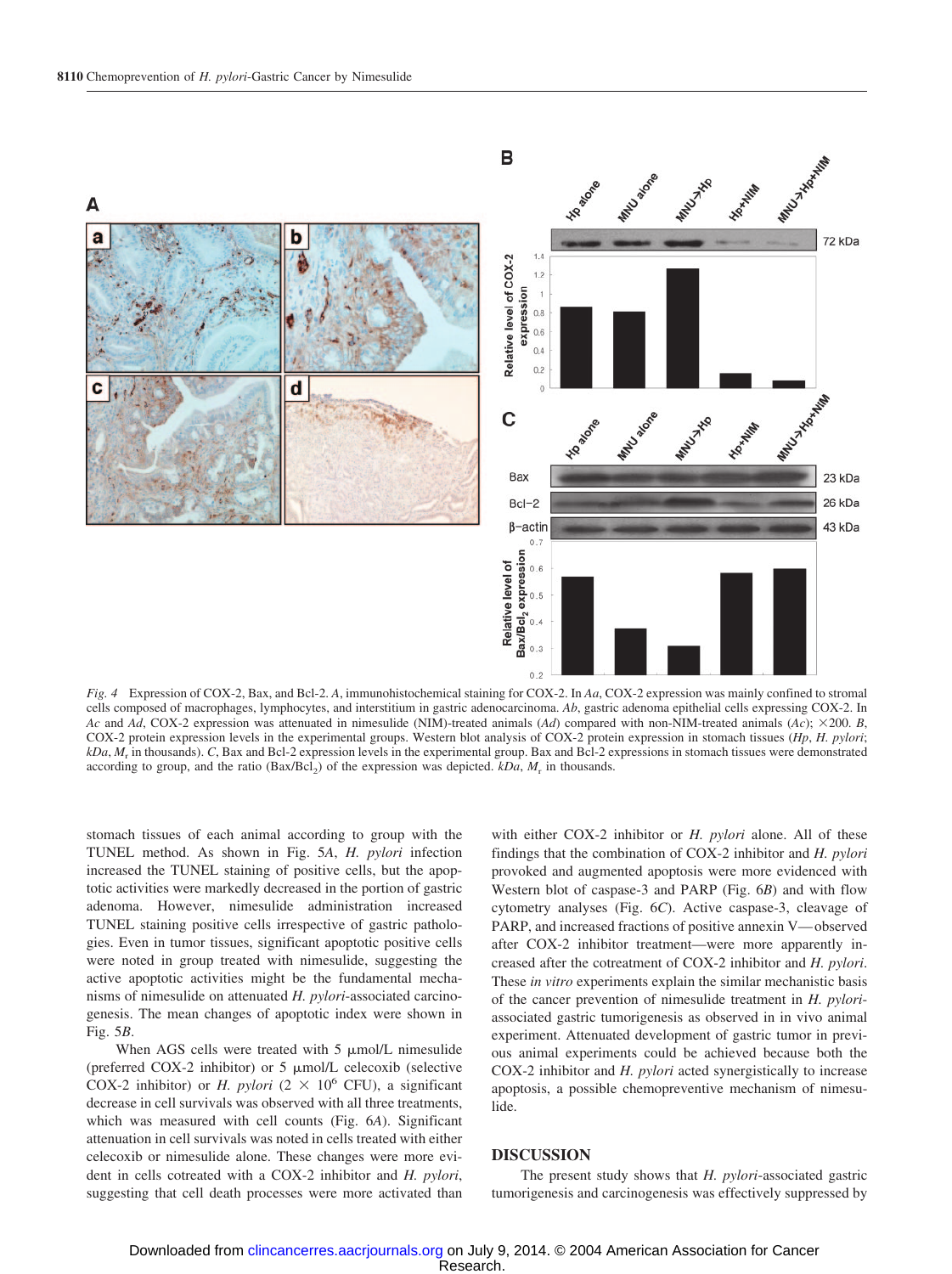

*Fig. 5* TUNEL staining and apoptotic index. *A*, TUNEL staining positive cells were increased after *H. pylori* infection (*Group 1*), but the apoptotic activities were markedly decreased in gastric adenoma tissue (*Group 3*). However, nimesulide administration provoked increased apoptotic activities either in nontumor tissue of *Group 4* or in tumor tissue of *Group 5*. *B*, mean index  $(M \pm SD)$  of apoptosis is shown, resulting in statistically increased apoptotic index in group treated with nimesulide irrespective of the presence of gastric tumor.

the selective COX-2 inhibitor nimesulide. COX-2 protein was highly expressed in stromal cells of *H. pylori*-associated tumor tissues, which expression levels substantially decreased after nimesulide administration. In addition, significant inductions of apoptosis were observed. The results of *in vitro* experiments suggested that nimesulide and *H. pylori* synergistically operated to induce more apoptosis in AGS cells. These findings indicate that the inhibition of COX-2 activity might be a novel target for the treatment and prevention of *H. pylori*-associated gastric cancers, which are similar to colon cancers.

Cancer is the result of a multistep molecular and cellular process. Chemoprevention might be a better way to manage cancer rather than the current chemotherapy with cytotoxic agents in every aspect of efficacy, compliance, and feasibility. For this purpose, noncytotoxic nutrients or pharmacological compounds that might protect against the development and progression of mutant clones into malignant cells have been used in experimental and clinical studies (31). Nimesulide, a preferred selective inhibitor of COX-2 belonging to the sulfonamide class, has been used clinically as an anti-inflammatory drug with less ulcerogenic effects in the gastrointestinal tract than classical NSAIDs. It is regarded as a good candidate agent in chemopreventive trials against colon and breast cancers (32). A large body of recent epidemiologic data suggests regular NSAID use can reduce both the incidence of, and mortality from, colorectal cancer and other solid tumors such as breast cancer (19, 23–25, 33).

It has been postulated that the protective effects of NSAIDs are mediated through the inhibition of cyclooxygenase enzymes, COX-1 and COX-2 (19, 22). COX-2 leads to increased synthesis of prostaglandins in both inflammatory and malignant tissues, and may support the development and progression of human malignancy. Recently, a more direct causal link between COX-2 expression and malignancy was shown in studies of COX-2-overexpressing transgenic mice (34), which displayed mammary gland hyperplasia and transformation in breast tissue overexpressing COX-2. Similarly, COX-2 "knockout" mice showed reduced intestinal polyp development (26), again supporting a causative role of COX-2 in tumorigenesis. Studies of human colorectal tumors revealed that COX-2 is overexpressed in more than 80% of carcinomas and in at least 50% of premalignant adenomas (22). Furthermore, COX-2 inhibitors effectively reduced colorectal tumors induced by azoxymethane treatment in rats, and spontaneous colorectal tumors in *Apc/ Min* mice (24, 35). On the basis of preclinical profiles that COX-2 was highly expressed in polyp tissues obtained from patients with familial adenomatous polyposis (FAP), celecoxib entered a phase III randomized trial in 77 FAP patients. After 6 months of 400-mg intake twice daily, celecoxib caused a 28% reduction in polyp burden in the rectum (25).

Several studies have shown enhanced COX-2 expression in gastric cancer tissues (18, 27). Overexpression of COX-2 was a property shared by both intestinal and diffuse gastric carcinomas. It seems that COX-2 might play an important role during the early stage of gastric carcinogenesis (16, 27). *H. pylori* infection is a major risk factor for gastric carcinoma. *H. pylori* up-regulated COX-2 mRNA expression and stimulated release of prostaglandin  $E<sub>2</sub>$  in a gastric cancer cell line (10), as well as in the gastric mucosa of animal models and in humans (12, 14). Therefore, high levels of *H. pylori* infection might up-regulate COX-2 expression, which, in turn, could lead to the development of gastric carcinogenesis (27). Experimentally, Xiao *et al.* (14) demonstrated that COX-2 was directly involved in hyperplastic changes in mice infected with *H. pylori*. Consistent with the data from the above-mentioned studies, the present findings strongly support the contention that pharmacological inhibition of COX-2 overexpression may be useful against *H. pylori*associated gastric cancer development and progression.

*H. pylori* and NSAIDs are known to be risk factors in the pathogenesis of gastric ulcers through apparently different mechanisms, reciprocally or independently. *H. pylori* infection may induce strong mucosal inflammation, stimulate cytokine release, and provoke apoptosis. *H. pylori* had been known to be responsible for significant apoptosis, by which gastric ulcerations or gastric atrophy (significant apoptotic cell death of gastric stem cells or parietal cells) can be developed. For this, several cytotoxins of CagA or VacA, ammonia generated from urease actions, chemokines, or cytokines like interleukin (IL)-8, interferon- $\gamma$ , IL-12, tumor necrosis factor  $\alpha$ , oxidative stress, and HNP (helicobacter neutrophil-activating peptide), and so forth, had been known to be responsible for apoptosis after *H. pylori* infection. In contrast, NSAIDs may inhibit mucosal prostaglandin synthesis, leading to a weakening in the gastric mucosal barrier, and impaired resistance to acid injury. Therefore, one might expect increased incidence of gastric mucosa damage in the presence of these two risk factors (36). However,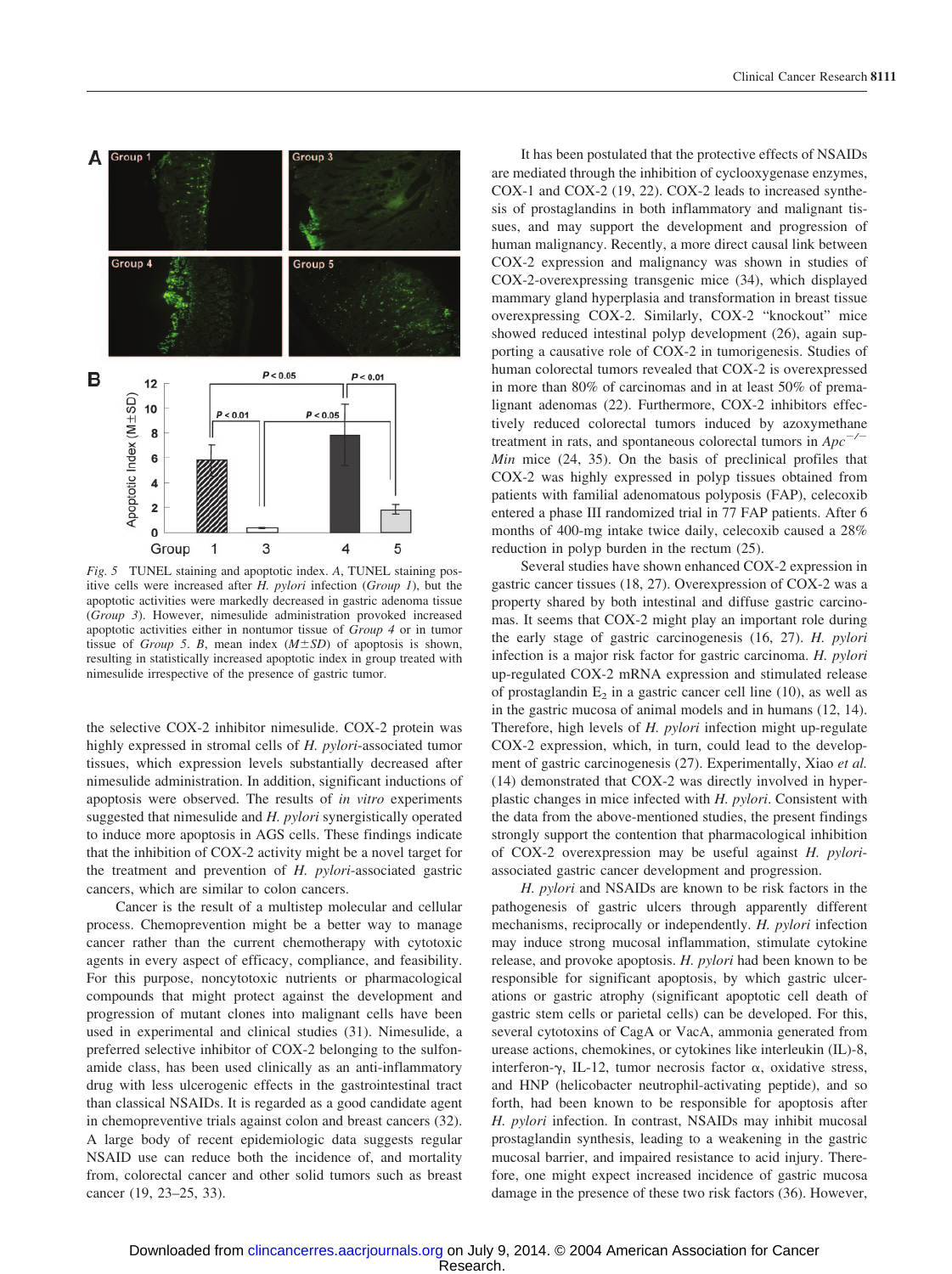

*Fig. 6 In vitro* experiments with AGS cells. *A*, cell survivals after each treatment analyzed by cell counts. Statistically significant decreases in cell survival were observed in AGS cells treated with both COX-2 inhibitor and *H. pylori* than were seen in cells treated with COX-2 inhibitor alone (*P* 0.01) or *H. pylori* alone  $(P < 0.05)$ . B. Western blot analysis of active form of caspase-3 and PARP. Significant decrease in the expression of active caspase-3 and cleavage of PARP were observed after both *H. pylori* and COX-2 inhibitor, signifying the occurrence of apoptotic cells death in cells treated with both COX-2 inhibitor and *H. pylori* infection. *C* stands for 5  $\mu$ mol/L celecoxib, *N* stands for 5  $\mu$ mol/L nimesulide. *C*, flow cytometry. Fluorescence-activated cell sorter analysis for annexin V, and propidium iodide staining of AGS cells. The percentages give the proportion of cells in the respective quadrant. Apoptosis was greatest in cells treated with both COX-2 inhibitor and *H. pylori*. *1*, control cells (AGS cells, gastric cancer cells); 2, cells treated with celecoxib (5  $\mu$ mol/L); 3, cells treated with nimesulide (5  $\mu$ mol/L); 4, cells infected with *H. pylori* (2 × 10<sup>6</sup> CFU); 5, cells treated with celecoxib (5  $\mu$ mol/L) + *H. pylori* (2 × 10<sup>6</sup> CFU); 6, cells treated with nimesulide (5  $\mu$ mol/L) + *H. pylori* (2 × 10<sup>6</sup> CFU). (*kDa*, *M<sub>r</sub>* in thousands.)

we found no evidence of any gastric mucosal damages in mice stomachs (group 4) assessed either by gross inspection or histologic evaluation, although the combination of COX-2 inhibitor and *H. pylori* did augment apoptosis in *in vitro* experiments (Fig. 6). The presence of *H. pylori* and coexisting gastritis has been shown to increase (37), have no effect (38), and even decrease (39), the risk of ulcer bleeding among patients ingesting aspirin or NSAIDs. In the present study, we found that despite long-term exposure to these two risk factors in groups 4 and 5, there was no increase in gastric inflammation or mucosal destruction compared with groups 1 and 2, which were exposed to a single risk factor. As for the explanations, we inferred that gastric defense mechanisms operated well in the groups exposed to both *H. pylori* and COX-2 inhibitor, and nimesulide administered to the *H. pylori*-infected mice must have blocked the effects of COX-2 on cellular proliferation, release of inflammatory mediators, and cell adhesion to matrix, which cause increased gastric inflammation (40). Moreover, *H. pylori*-alone provoked cellular apoptosis,

whereas NSAID-alone also contributed to apoptosis either by COX-2 inhibition or by direct activation of other cellular targets such as peroxisome proliferator-activated receptor observed in our present experiment (data not shown; ref. 41). *In vitro* experiments in this study showed the synergistic effects of cotreatment with COX-2 inhibitor and *H. pylori* on apoptosis and inhibition of proliferation. Recently, Kern *et al.* (42) suggested that hepatocarcinogenesis could be prevented by COX-2 inhibitors, based on the induction of apoptosis and the inhibition of proliferation; and data from Reddy *et al.* (19) strengthened the argument that selective COX-2 inhibitors possess chemopreventive activity against colon carcinogenesis.

In conclusion, we found that gastric tumorigenesis was significantly attenuated by long-term administration of the COX-2 inhibitor, nimesulide, in an *H. pylori*-associated gastric cancer mouse model, and we propose that selective COX-2 inhibitors may be clinically useful in protecting against gastric cancer development.